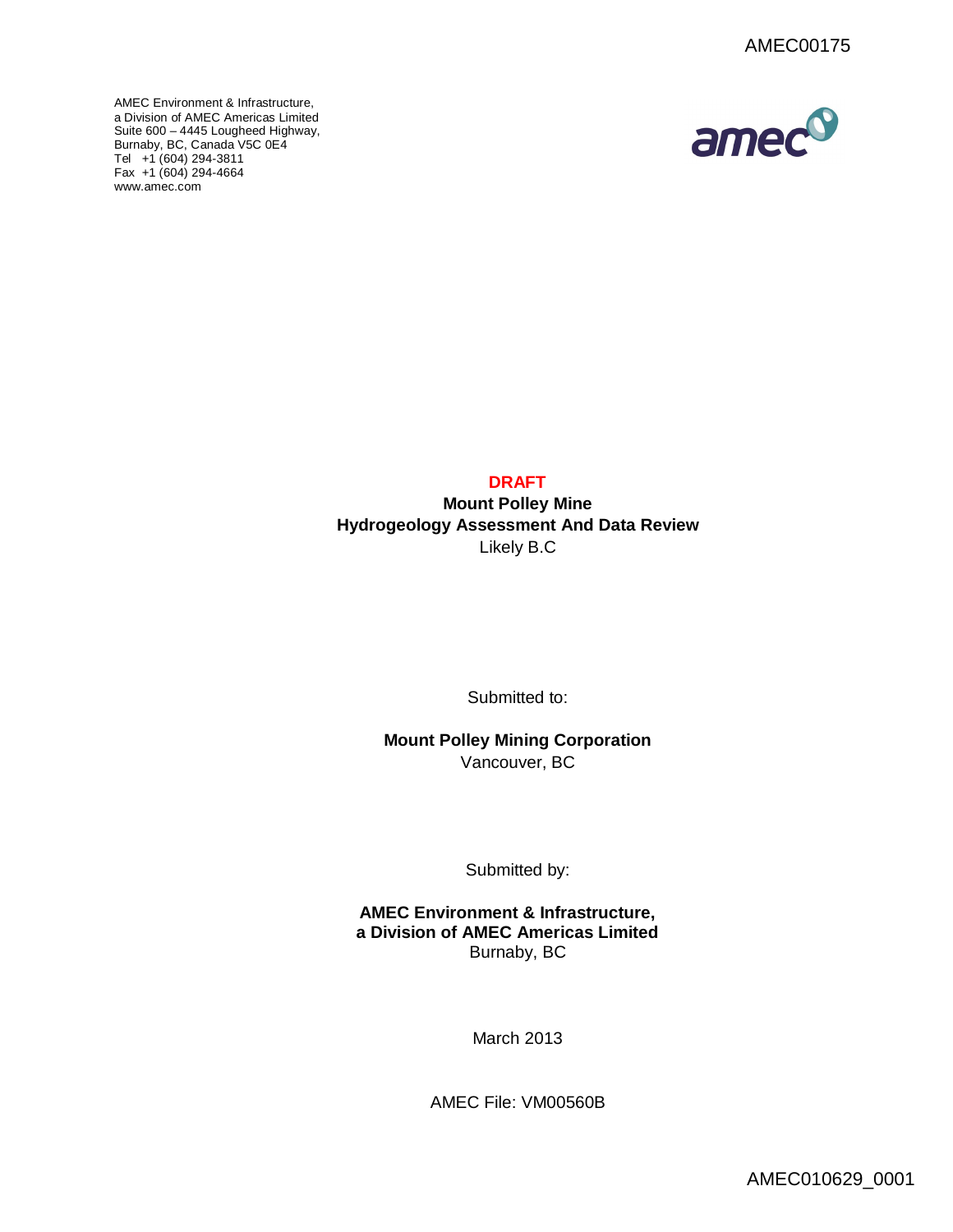

# **TABLE OF CONTENTS**

# Page

| 1.0 | 1.1                                                                                       |  |
|-----|-------------------------------------------------------------------------------------------|--|
| 2.0 | 2.1<br>2.2<br>2.3                                                                         |  |
| 3.0 |                                                                                           |  |
| 4.0 |                                                                                           |  |
| 5.0 | 5.1<br>5.2                                                                                |  |
| 6.0 | 6.1<br>611<br>6.1.2<br>6.1.3<br>6.1.4<br>6.2<br>6.2.1<br>6.2.2<br>6.2.3<br>6.2.4<br>6.2.5 |  |
| 7.0 |                                                                                           |  |
| 8.0 |                                                                                           |  |
| 9.0 |                                                                                           |  |
|     |                                                                                           |  |

# **LIST OF TABLES**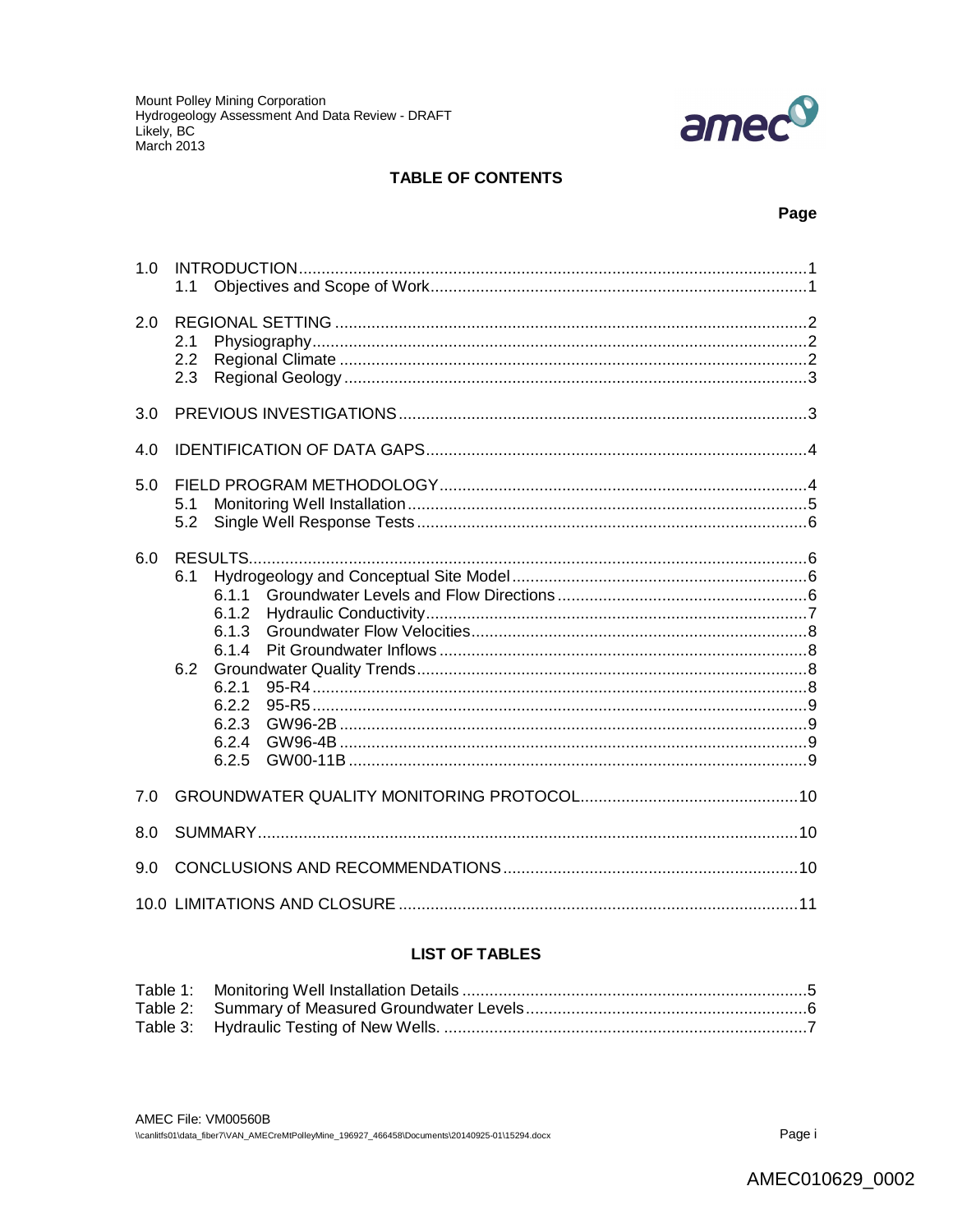Mount Polley Mining Corporation Hydrogeology Assessment And Data Review - DRAFT Likely, BC March 2013



# **TABLE OF CONTENTS**

**Page**

#### **LIST OF FIGURES**

Figure 1: Regional Site Location<br>Figure 2: Generalized Flow Net f Figure 2: Generalized Flow Net from Bootjack Lake to Polley Lake<br>Figure 3: Generalized Groundwater Heads and Flow Directions

Generalized Groundwater Heads and Flow Directions

# **LIST OF APPENDICES**

APPENDIX A Borehole Logs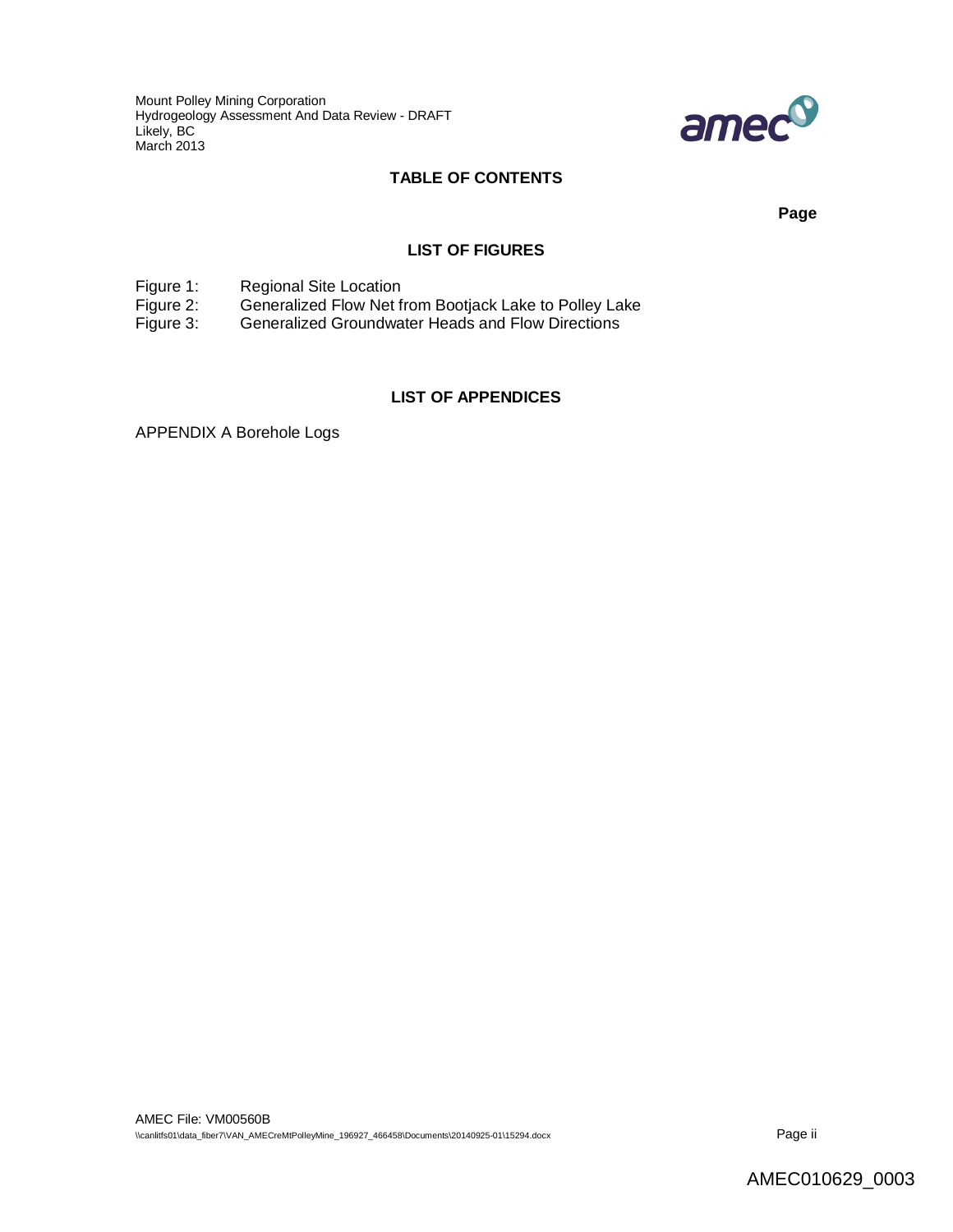

#### **IMPORTANT NOTICE**

This report was prepared exclusively for Mount Polley Mining Corporationby AMEC Environment & Infrastructure, a wholly owned subsidiary of AMEC Americas Limited. The quality of information, conclusions and estimates contained herein is consistent with the level of effort involved in AMEC services and based on: i) information available at the time of preparation, ii) data supplied by outside sources, and iii) the assumptions, conditions and qualifications set forth in this report. This report is intended to be used by Mount Polley Mining Corporation only, subject to the terms and conditions of its contract with AMEC. Any other use of, or reliance on, this report by any third party is at that party's sole risk.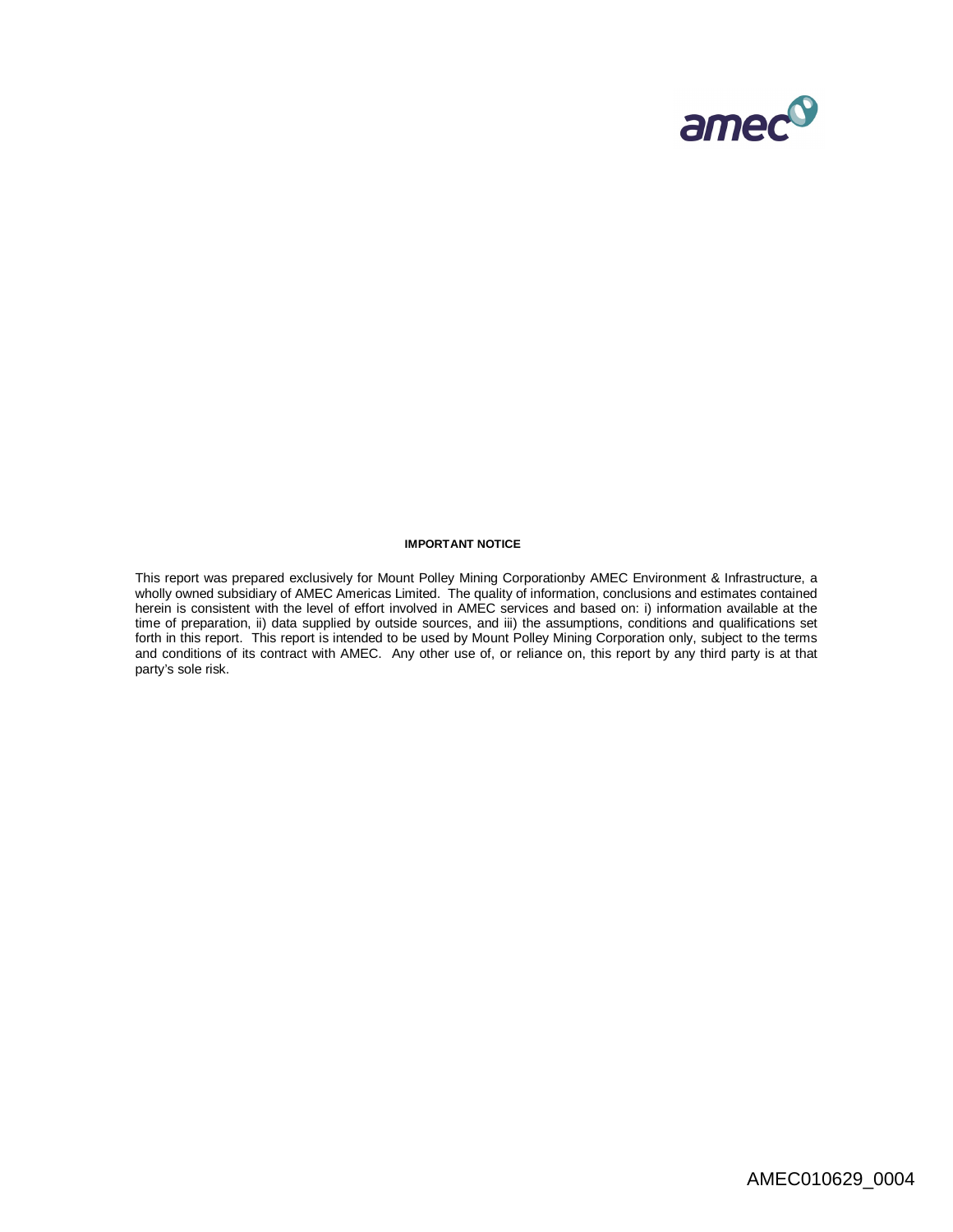

### **1.0 INTRODUCTION**

The Mount Polley Mining Corporation (MPMC) has retained AMEC Environment and Infrastructure, a division of AMEC Americas Ltd. (AMEC), to provide a hydrogeological assessment of the Mount Polley mine site. The mine site is located approximately 60 km northeast of Williams Lake B.C. and approximately 20 km southwest of Likely B.C. The purpose of this assessment is to address concerns expressed by the British Columbia Ministry of Environment (MOE) regarding changes in groundwater quality at the mine site, and to characterize the hydrogeologic setting at the mine site.

#### **1.1 Objectives and Scope of Work**

The main objectives of the hydrogeological assessment are to:

- Provide a data gap analysis and attempt to resolve gaps in the available data;
- Characterize the local hydrogeological conditions at the mine site and develop a site specific conceptual model;
- Identify surface and/or groundwater quality changes related to mining activity, specifically acid rock drainage (ARD);
- Determine infiltration rates into the Springer Pit and identify potential groundwater impacts related to the Springer Pit development; and
- Identify areas of potential environmental concern and potential contaminants of concern.

The following work has been performed:

- An in-depth data review and compilation of relevant groundwater information collected by MPMC and from the public domain;
- Ten (10) monitoring wells at five locations have been installed to resolve identified data gaps;
- Development of a conceptual site model and the identification of wells exhibiting significant changes in either baseline static water levels and/or water quality;
- Hydrogeological mapping to define discharge and recharge areas; and
- Decommissioning of one (1) monitoring well.

The main text of this report provides a discussion of the regional setting, a summary of the field program, characterization of the hydrogeological setting, potential impacts and conclusions and recommendations. Supporting information is available in the accompanying figures, tables, and appendix.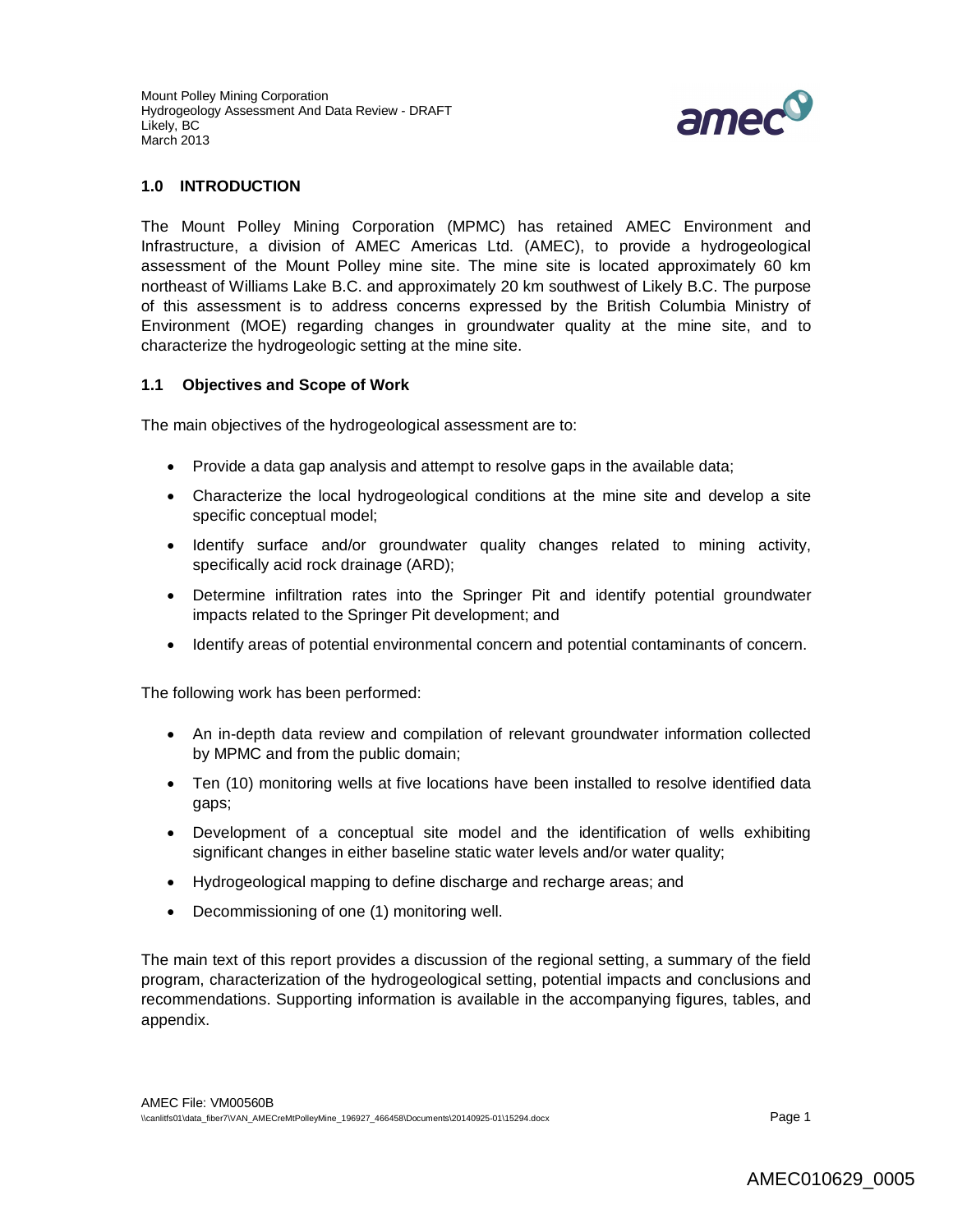

#### **2.0 REGIONAL SETTING**

The mine site is positioned on a ridge that separates Polley Lake and Bootjack Lake. The regional study area includes the Mount Polley mine site and the adjacent Bootjack Lake/ Morehead Creek drainage basin and the Polley Lake/ Hazeltine Creek drainage basin located southwest and northeast of the mine site respectively, Figure 1.

# **2.1 Physiography**

The regional topographic relief and drainage networks are shown in Figure 1. The study area covers approximately 100 km<sup>2</sup>. The Mount Polley mine site is located within the geographic region known as the Fraser Plateau. This region is west of and adjacent to the Quesnel Highlands and the Cariboo Mountain Range. The topography of this area is bedrock controlled and the elevation ranges from approximately 915 masl to 1470 masl. The topographic highs in the area are Mount Polley which peaks at approximately 1470 meters above sea level (masl) and is located at the center of the mine site, Bootjack and Jacobie mountains are located east of Mount Polley with elevations of 1270 masl and 1310 masl, respectively. These topographic highs have volcanic origins. The terrain within the study area slopes towards the east with a total relief of approximately 680 meters, with the surface of Quesnel Lake at approximately 790 masl.

This area was glaciated during the last glaciation and the overburden in the area is mostly glacial and glacio-lacustrine sediments. The composition of the till is silty clay/clayey silt with varying amounts of gravel and boulders. The overburden thickness in the area ranges from less than 1 meter to greater than 25 meters and bedrock is typically not exposed within most of the site. Bedrock exposure is limited to steep slopes and cuts. The majority of the area is tree covered and supports an active logging industry.

# **2.2 Regional Climate**

The climate in the area can be described as a humid, continental climate with warm summers, with spring being the driest season and the summer being the wettest season.

The climate data is from Environment Canada's Canadian Climate Normals (1971-2000) database. Climate data for Likely B.C. is available from 1974 to 1993 and the findings are summarized below:

- Precipitation rates range from a maximum monthly average of 81.8 mm in June to a minimum monthly average of 35.5 mm in March;
- The average annual precipitation is 692.4 mm, with 215.2 mm occurring as snow;
- Temperatures range from a maximum daily average of 15.4 degrees Celsius in July to minimum daily average of -7.0 degrees Celsius in January;
- The average annual daily temperature is 4.6 degrees Celsius.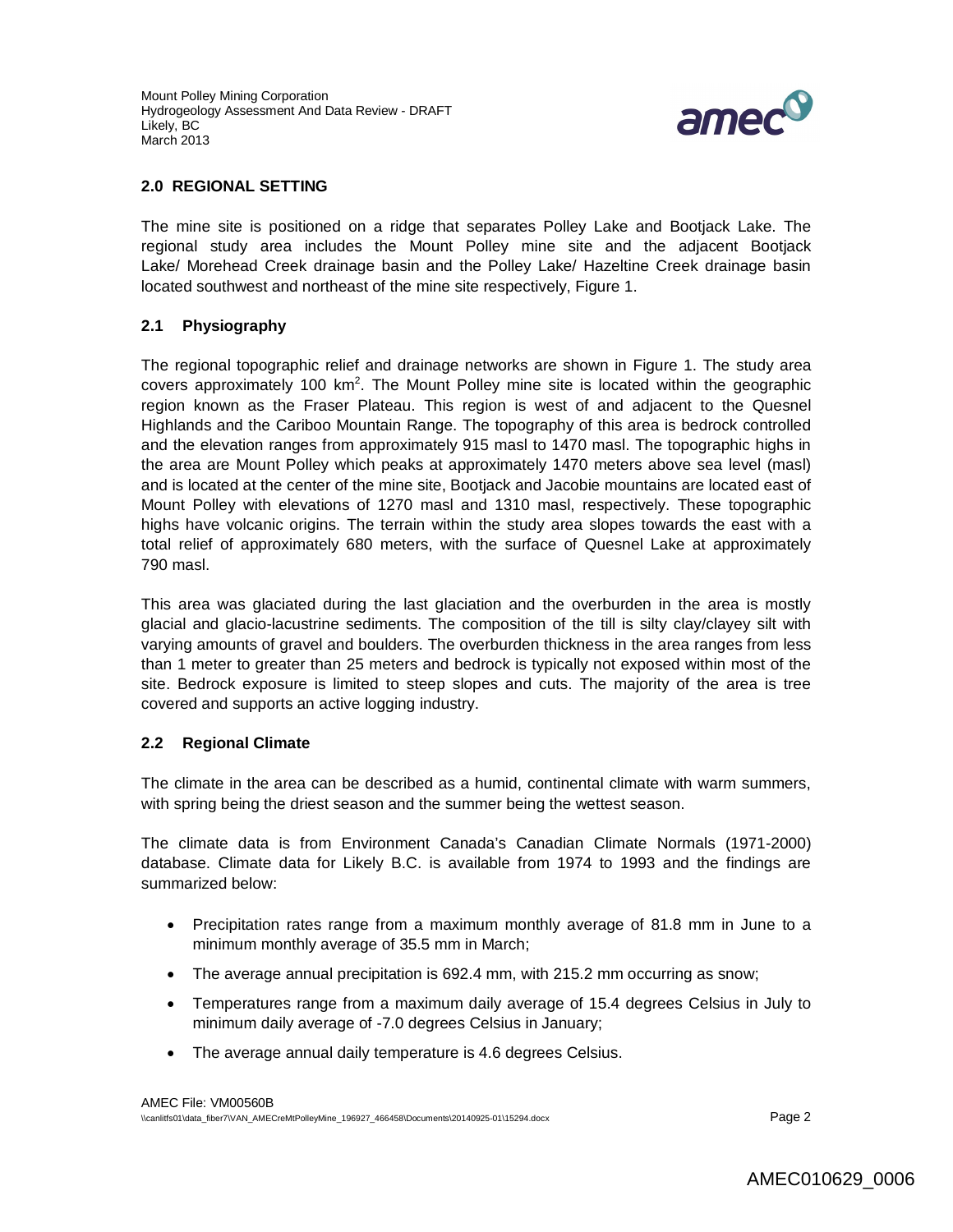

The Likely B.C. meteorological station is located approximately 20 from the mine site.

# **2.3 Regional Geology**

The mine site is located within the Quesnellia Terrane. The Quesnellia Terrane consists chiefly of west-facing Upper Triassic to Lower Jurassic (Karnian to Sinemurian) volcanic arc rocks (Nicola Group, Rossland Formation), coeval calc-alkalic and alkalic plutons, and laterally equivalent clastic sedimentary rocks (Mortimer, 1987; Monger, 1989; Andrew and others, 1990; Parrish and Monger, 1992).

The mine site is located within Quesnellia on the eastern margin of the lntermontane Belt. This part of Quesnellia consists of a sequence of volcanic units that dip east to northeast 5 km west of the property, and dip predominantly to the west or southwest 4 km east of the property (Bailey, 1987).

The volcanic rocks include flows, breccias and tuffs. Volumetrically the most important are augite-porphyritic basalt to trachybasalts that locally form pillowed units. Less common are purple and maroon polymictic volcanic breccias, and green crystal and lapilli tuffs. An analcitebearing flow and flow breccia are interpreted to be the youngest volcanic units in the area (Bailey, 1987).

# **3.0 PREVIOUS INVESTIGATIONS**

Drilling and well installations have been completed in multiple years beginning in 1981. Much of the information from these well investigations is lost other than some reference to their drilling and some flow measurements. A series of holes labelled R81-1 to R86-38 were drilled to depths ranging from 18 meters to 237 meters. Each of these boreholes has a reported groundwater yield from them ranging from 10 to 400 gallons per minute. There is no other information from these wells.

Another series of wells labelled MP89-107 to MP89-236 were drilled in the tailings area and in the Springer or Cariboo pit areas. All of these were 2 inch monitoring wells at one time but have since been destroyed. No drill logs or information from the monitoring wells is available.

In 1995, seven water wells were completed labelled 95-R1 to 95-R7. Two of these wells, 95-R4 and 95-R5 have been incorporated into the regular groundwater monitoring plan, the others have been lost due to development.

Fifteen new monitoring wells were installed in 1996, generally with a shallow and a deep installation at each site. Most of these wells have borehole logs and installation details in the database and most of them are in the current groundwater monitoring network.

In 2000 and 2011 several new installations were constructed in the tailings area.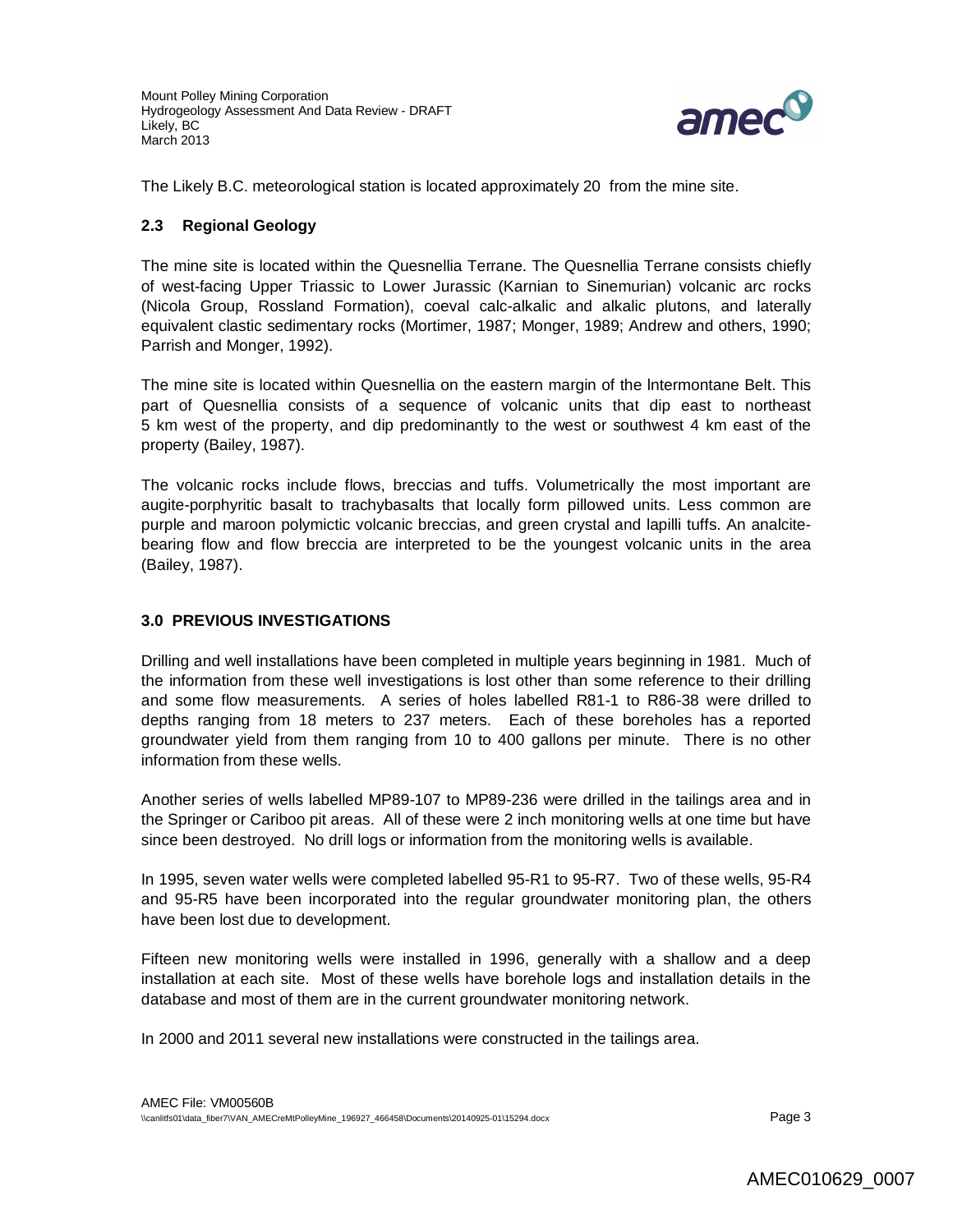

All of these boreholes provide information on the general geology of the area, particularly overburden geology and they provide groundwater monitoring locations where wells have been retained.

Golder Associates produced a report on pit groundwater inflows and the development of a pit lake. They predicted that at ultimate pit depth (820 masl), the groundwater inflows would be 1600 m<sup>3</sup>/day and that when the pit lake reaches spill elevation (1060 masl) the groundwater influx would be 100  $\text{m}^3$ /day.

# **4.0 IDENTIFICATION OF DATA GAPS**

The available monitoring network from the previous investigations provides reasonable coverage of the mine site. There are some installations that require modification or replacement as outlined below.

- 1. The monitoring well GW96-8a/8b was destroyed in the construction of a haul road. This monitoring well nest provided coverage for an area downgradient of the mill and required replacement. This well was replaced by GW12-3a/b.
- 2. Monitoring well 95-R-4 contained multiple screens at six different levels. This potentially connected separate aquifers. Interpretation of water quality results from these multiple screens was thus ambiguous. This well was grouted and replaced with GW12-2a/b.
- 3. Monitoring well 95-R-5 also contained multiple screens creating the same potential to join multiple aquifers and mixing water quality. Water quality in 95-R-5 has shown a recent distinct increase in sulphate. This well will be retained in the monitoring network in the short term and two wells have been installed on either side of this well, GW12-4a/b and GW12-5a/b, to expand the monitoring network,. Because of the multiple screens, this well will eventually be replaced.
- 4. Groundwater level and quality monitoring in the tailings facility is well developed. Some water quality is starting to show a potential impact from mine operations. This will be monitored closely and expanded monitoring in frequency or distribution is warranted.

In general, these older installations have not been hydraulically tested through rising or falling head tests. This will be completed in a future field program.

# **5.0 FIELD PROGRAM METHODOLOGY**

The field program took place between November 14, 2012 and December 18, 2012 and involved borehole drilling, monitoring well installation, well development, and single well response tests.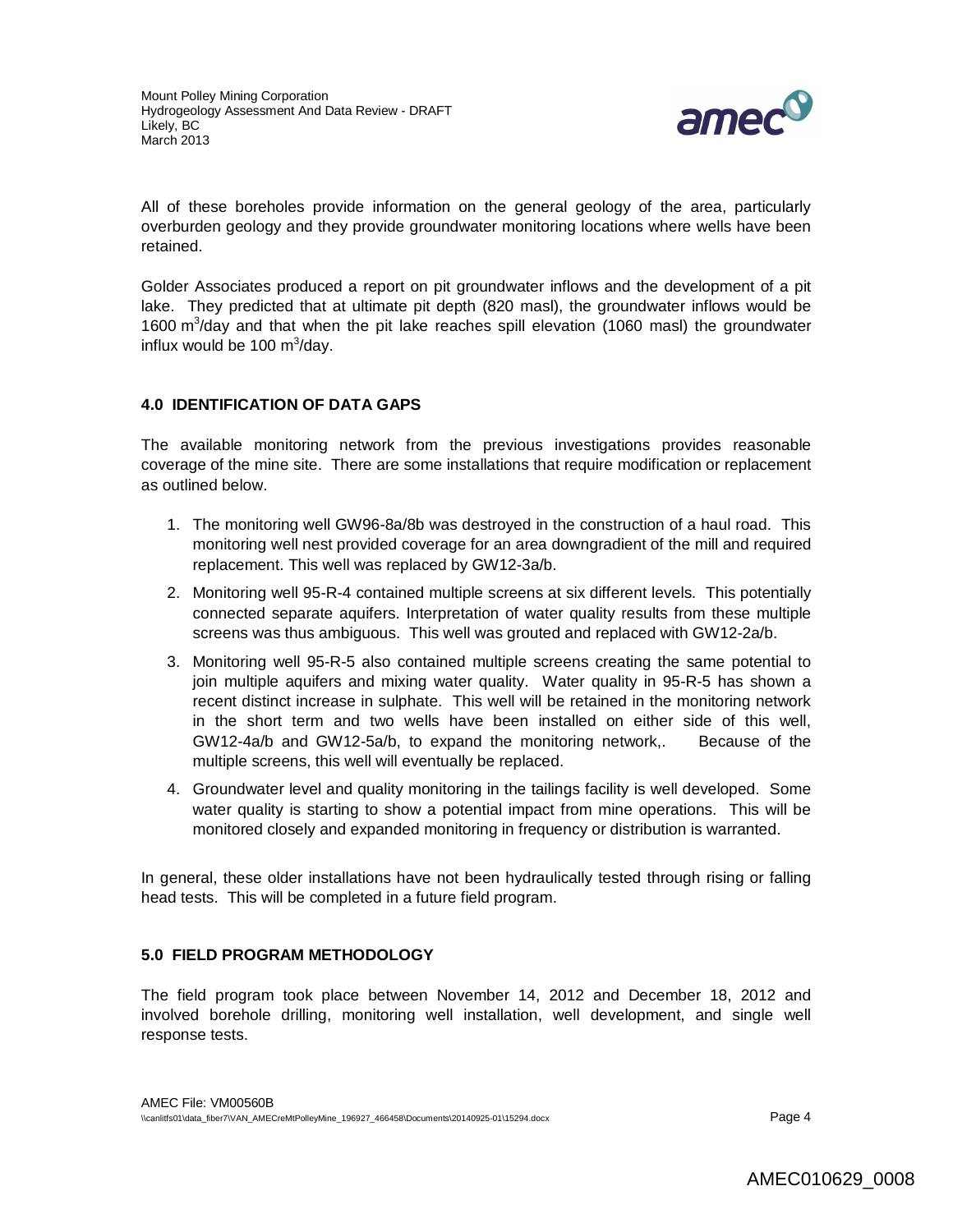

# **5.1 Monitoring Well Installation**

Monitoring wells were installed as pairs, with each pair having a shallow and deep monitoring well. Each well had its own borehole.

Drilling was completed with a Fraste Multidrill XL, air rotary, track mounted drill rig to advance a total of ten (10) boreholes at five locations. Rock chip samples were collected every 3.0 meters at each of the deep boreholes. These samples were submitted to the MPMC for analysis. At each location the shallow monitoring wells were installed at the first water bearing zone and the deep monitoring wells were installed at or around 100 mbgs.

Installation of PVC monitoring wells and the well development was completed by the drilling contractor, GeoTech Drilling Ltd., with AMEC providing guidance. The monitoring wells were constructed using 5 cm diameter PVC pipe risers and slotted screens. Screen lengths were 3.0 meters and 6.1 meters for the shallow and deep wells respectively. A sand pack was placed around the slotted screen and approximately 0.3 to 1.0 meter above the top of the screen. Bentonite pellets were placed above the sand pack to create a hydraulic seal. The remainder of the borehole was grouted to surface and completed with an above ground protective casing. Monitoring well details are summarized in Table 1. Borehole logs and well completions are in Appendix A.

| <b>Monitoring</b><br>Well ID | <b>Total Well</b><br>Depth (m) | <b>Ground Surface</b><br>Elevation (masl) | <b>Well Screen</b><br>Interval (masl) | <b>Screened</b><br><b>Formation</b> |
|------------------------------|--------------------------------|-------------------------------------------|---------------------------------------|-------------------------------------|
| GW12-1A                      | 99.6                           | 991.6                                     | 892.0 - 899.2                         | <b>Bedrock</b>                      |
| GW12-1B                      | 24.4                           | 991.4                                     | $967.0 - 970.7$                       | <b>Bedrock</b>                      |
| GW12-2A                      | 100.6                          | 1035.4                                    | $934.8 - 941.5$                       | <b>Bedrock</b>                      |
| GW12-2B                      | 30.2                           | 1035.4                                    | 1005.2 - 1008.9                       | <b>Bedrock</b>                      |
| GW12-3A                      | 99.7                           | 1039.1                                    | $939.4 - 946.4$                       | <b>Bedrock</b>                      |
| GW12-3B                      | 16.1                           | 1039.2                                    | 1023.1 - 1026.4                       | <b>Bedrock</b>                      |
| GW12-4A                      | 100.6                          | 989.9                                     | $889.3 - 896.5$                       | <b>Bedrock</b>                      |
| GW12-4B                      | 36.3                           | 990.1                                     | $953.8 - 957.3$                       | <b>Bedrock</b>                      |
| GW12-5A                      | 100.4                          | 965.3                                     | $864.9 - 872.2$                       | <b>Bedrock</b>                      |
| GW12-5B                      | 12.7                           | 966.2                                     | $953.5 - 957.6$                       | Overburden                          |

**Table 1: Monitoring Well Installation Details**

The completed monitoring wells were developed using air injection. Each monitoring well was developed by air lifting for at least 2 hours and/or until the purged water was clear and contained no sediments. Prior to well development, static water levels were taken and these are summarized in Section 6.1.1.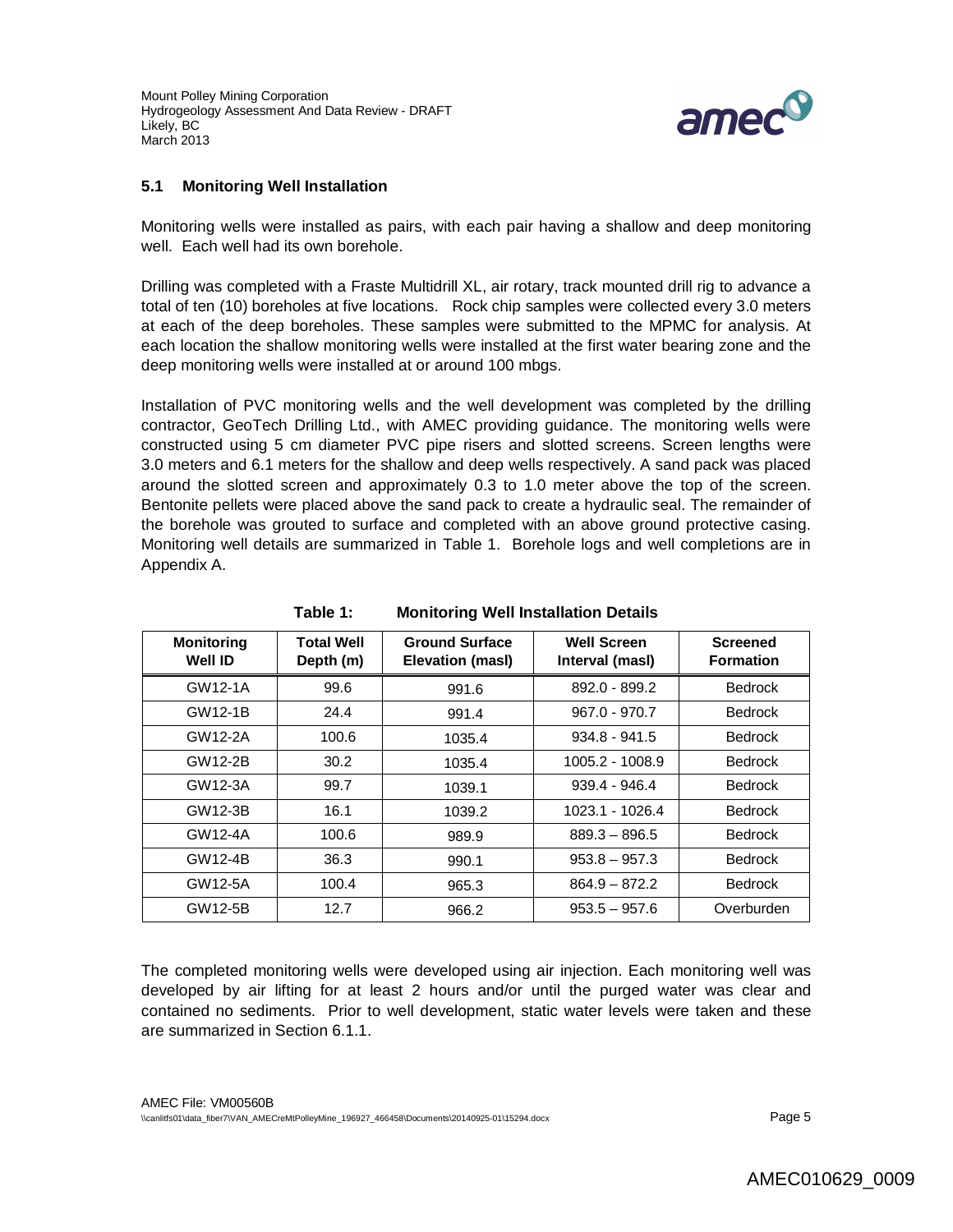Mount Polley Mining Corporation Hydrogeology Assessment And Data Review - DRAFT Likely, BC March 2013



#### **5.2 Single Well Response Tests**

Upon completion of the air development, water levels were taken to record the recovery in each well (rising head test). The rising head test data was used to calculate hydraulic conductivities of subsurface materials.

### **6.0 RESULTS**

#### **6.1 Hydrogeology and Conceptual Site Model**

Groundwater in the Mount Polley area is mainly confined in a bedrock aquifer where flow is largely controlled by the orientation and frequency of fractures, faults and unconformities caused by volcanic events.

Localized overburden aquifers occur in topographic low areas, particularly in the tailings area, as these areas were not scraped/eroded during the last period of glaciation, thus glacial deposits (basal till) has remained intact in these locations. In general these glacial deposits do not contain significant outwash sands and gravels which can typically occur in glacial-fluvial deposits. There are some sandy deposits in the tailings area.

#### **6.1.1 Groundwater Levels and Flow Directions**

Groundwater measurements were recorded at all new well locations upon well installation. The groundwater level ranges from an elevation of 957.57 mbgs to 1036.25 mbgs.

| <b>Monitoring</b><br>Well ID | <b>Measured</b><br>Groundwater<br>Depth (m) | <b>Ground Surface</b><br>Elevation (m) | <b>Groundwater Level</b><br>Elevation (m) | Gradient |
|------------------------------|---------------------------------------------|----------------------------------------|-------------------------------------------|----------|
| GW12-1A                      | 4.98                                        | 991.59                                 | 986.61                                    |          |
| GW12-1B                      | 5.12                                        | 991.37                                 | 986.25                                    | Up       |
| GW12-2A                      | 21.42                                       | 1035.45                                | 1014.03                                   | Down     |
| GW12-2B                      | 21.39                                       | 1035.45                                | 1014.06                                   |          |
| GW12-3A                      | 3.15                                        | 1039.06                                | 1035.91                                   | Down     |
| GW12-3B                      | 2.99                                        | 1039.24                                | 1036.25                                   |          |
| GW12-4A                      | 21.95                                       | 989.87                                 | 968.17                                    | Down     |
| GW12-4B                      | 12.81                                       | 990.12                                 | 977.06                                    |          |
| GW12-5A                      | 7.71                                        | 965.28                                 | 957.57                                    | Down     |
| GW12-5B                      | 5.31                                        | 966.22                                 | 960.91                                    |          |

| Table 2: | <b>Summary of Measured Groundwater Levels</b> |  |
|----------|-----------------------------------------------|--|
|----------|-----------------------------------------------|--|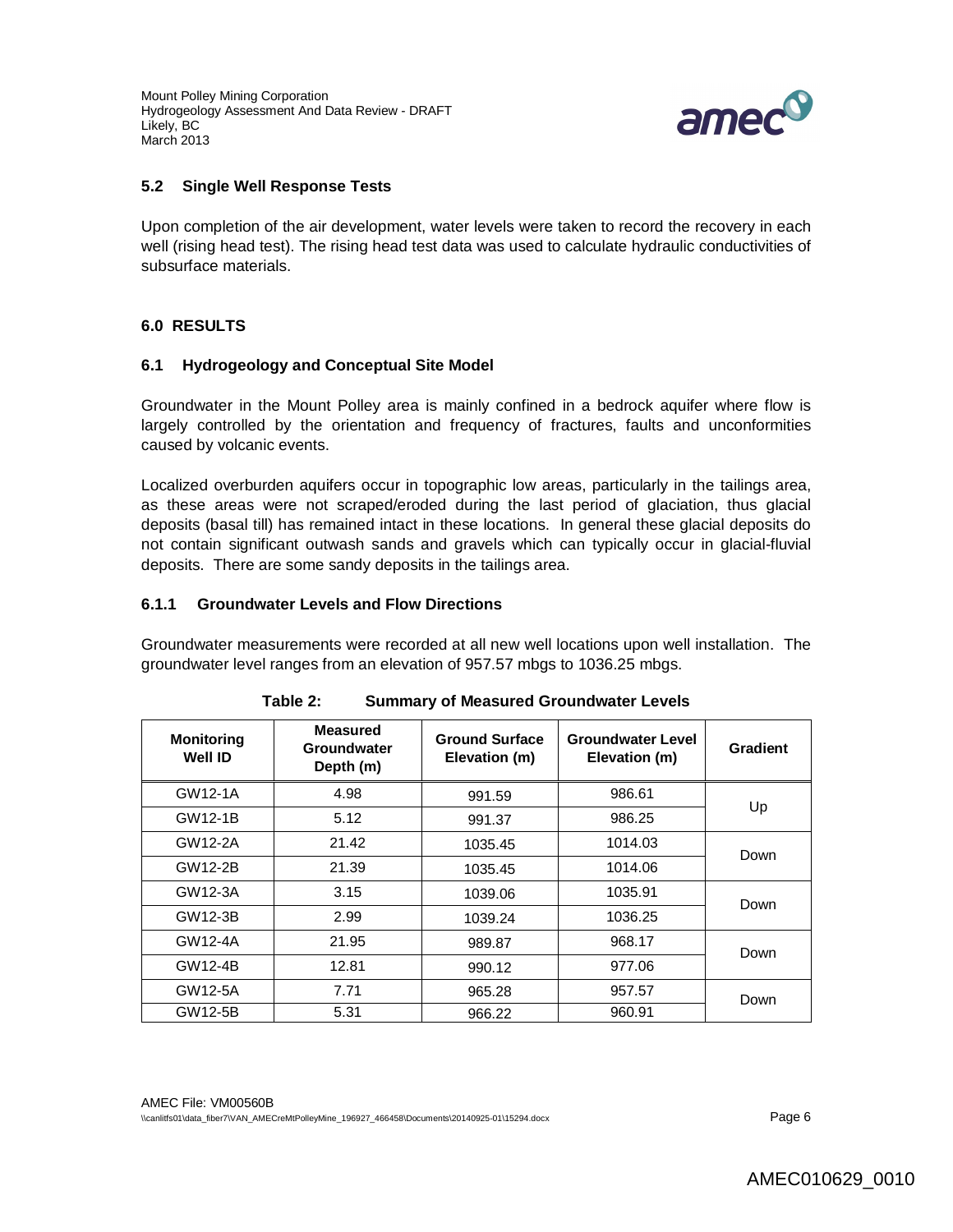

The strongest hydraulic gradients are downward at sites GW12-4 and 5. These are both adjacent to Polley Lake. The other gradients are also down, with the exception of GW12-1, but all are very slight. The downwards gradients adjacent to Polley Lake indicate that groundwater is recharged in the high ground between Polley and Bootjack Lakes and discharges into the lakes. GW12-1 is located at the toe of Mount Polley and is thus expected to be a groundwater discharge area.

Bootjack Lake is approximately 63 meters in elevation above Polley Lake and imprints a deep seated flow direction from Bootjack to Polley Lake. The shallower flow paths report to both Bootjack and Polley lakes. Figure 2 displays a cross section through the Mount Polley mine site that illustrates the conceptual groundwater flow paths.

Figure 3 presents a map of hydraulic heads derived from water level measurements in monitoring wells, local ponds and pits, and topography. The figure illustrates the general mound of groundwater in the high ground around the mine and the steep groundwater contours surrounding the pits. Figures 2 and 3 represent our conceptual model of groundwater flow directions and approximate head distributions.

# **6.1.2 Hydraulic Conductivity**

Single well response tests were performed on all new installations upon well completion. The well response test used was the rising head test and hydraulic conductivities were calculated based upon the results.

The Hvorslev mathematical solution was used to calculate the hydraulic conductivity. The solution assumes a homogeneous aquifer with infinite vertical extent. This solution is widely used and provides a straight-forward and well-documented approximation of hydraulic conductivity in the vicinity of the monitoring well screen. The results of the single well response tests are summarized in the following table.

| <b>Monitoring</b><br>Well | <b>Screened Formation</b> | <b>Ground Surface</b><br>Elevation (masl) | <b>Well Screen</b><br>Interval (masl) | <b>Hydraulic</b><br>Conductivity<br>(m/s) |
|---------------------------|---------------------------|-------------------------------------------|---------------------------------------|-------------------------------------------|
| GW12-1A                   | <b>Bedrock</b>            | 991.59                                    | 892.0 - 899.2                         | $2 \times 10^{-9}$                        |
| GW12-1B                   | <b>Bedrock</b>            | 991.37                                    | $967.0 - 970.7$                       | $>10^{-4}$                                |
| GW12-2A                   | <b>Bedrock</b>            | 1035.45                                   | $934.8 - 941.5$                       | $3 \times 10^{-8}$                        |
| GW12-2B                   | <b>Bedrock</b>            | 1035.45                                   | 1005.2 - 1008.9                       | $2 \times 10^{-7}$                        |
| GW12-3A                   | <b>Bedrock</b>            | 1039.06                                   | $939.4 - 946.4$                       | $2 \times 10^{-7}$                        |
| GW12-3B                   | <b>Bedrock</b>            | 1039.24                                   | 1023.1 - 1026.4                       | $1 \times 10^{-5}$                        |
| GW12-4A                   | <b>Bedrock</b>            | 989.87                                    | $889.3 - 896.5$                       | $4 \times 10^{-9}$                        |
| GW12-4B                   | <b>Bedrock</b>            | 990.12                                    | $953.8 - 957.3$                       | $2 \times 10^{-5}$                        |
| GW12-5A                   | <b>Bedrock</b>            | 965.28                                    | $864.9 - 872.2$                       | $>10^{-4}$                                |
| GW12-5B                   | Glacial Till              | 966.22                                    | $953.5 - 957.6$                       | $3 \times 10^{-7}$                        |

**Table 3: Hydraulic Testing of New Wells.**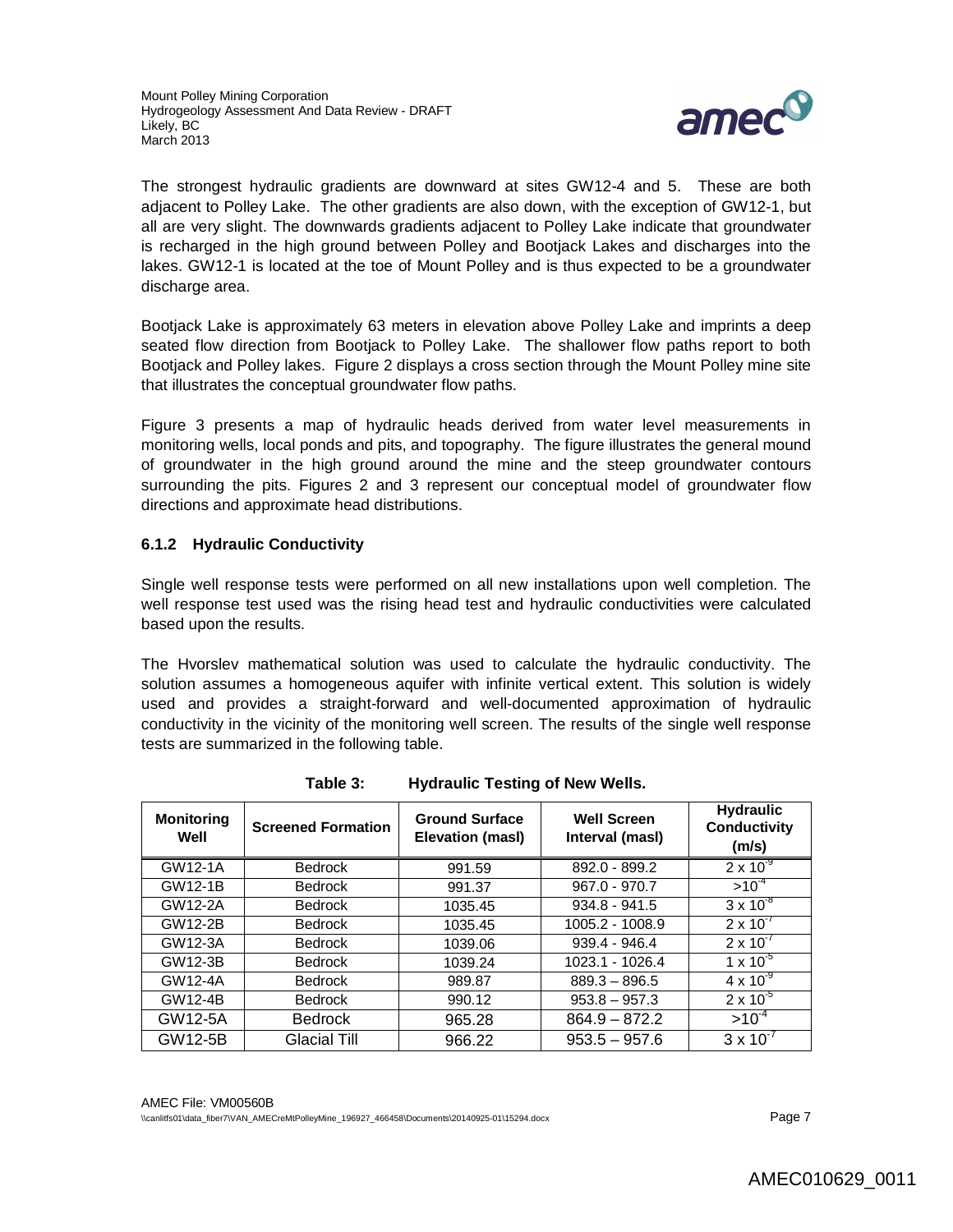

The hydraulic conductivities of all of the wells range from >10<sup>-4</sup> to 2x10<sup>-9</sup> m/s. The geometric mean hydraulic conductivity of the shallow wells is  $4x10<sup>-6</sup>$  m/s and the geometric mean hydraulic conductivity of the deep wells is  $9x10^{-8}$  m/s. The deep bedrock well at GW12-5A is actually in the shallow bedrock interval and the shallow well is in overburden, a different hydrostratigraphic unit. If the shallow result at GW12-5B is excluded and the deep result is included in the shallow data set, the geometric mean of the shallow bedrock is  $7x10^{-6}$  m/s and the deep bedrock geometric mean hydraulic conductivity is  $1 \times 10^{-8}$  m/s. The difference in the hydraulic conductivity between the shallow and deep wells is nearly three orders of magnitude.

# **6.1.3 Groundwater Flow Velocities**

Using the approximate distribution of hydraulic heads, Figure 3, the shallow general hydraulic gradient toward both Polley and Bootjack Lake is approximately 0.14 m/m. Around the dewatered Springer and Cariboo pits, the local gradient is much higher and it appears that in the vicinity of the tailings pond the gradients are much lower.

Using the average hydraulic conductivity for shallow wells is  $7x10^{-6}$  m/s and an assumed porosity of 0.1, the average Darcy velocity is approximately 0.8 m/day.

# **6.1.4 Pit Groundwater Inflows**

The actual groundwater inflows to Springer and Cariboo pits can be determined from a detailed water balance, which is not in this scope of work; MPMC is preparing the water balance. Using the hydraulic head contours and estimates of bulk hydraulic conductivity, combined inflows to Springer and Cariboo pits may be as high as 725  $m^3$ /day which is within the range predicted by Golder Associates.

# **6.2 Groundwater Quality Trends**

Based on recent groundwater sampling programs, five wells appear to be showing evidence of influence by mine operations. Two are in the pit/waste rock area; 95-R4, 95-R5, and three are in the tailings facility area; GW96-2B, GW96-4B, and GW00-1B.

# **6.2.1 95-R4**

Monitoring well 95-R4 has shown elevated Sulphate and Selenium and decreased Molybdenum. There is a slight possibility of elevated copper. This well has multiple screens so the origin of this water quality is not known. This well was also significantly affected by the nearby sub-horizontal borehole that appeared to dramatically lower the water level in the well. Monitoring wells GW12-2A/B have replaced this well. Further monitoring should help to clarify these ambiguous results.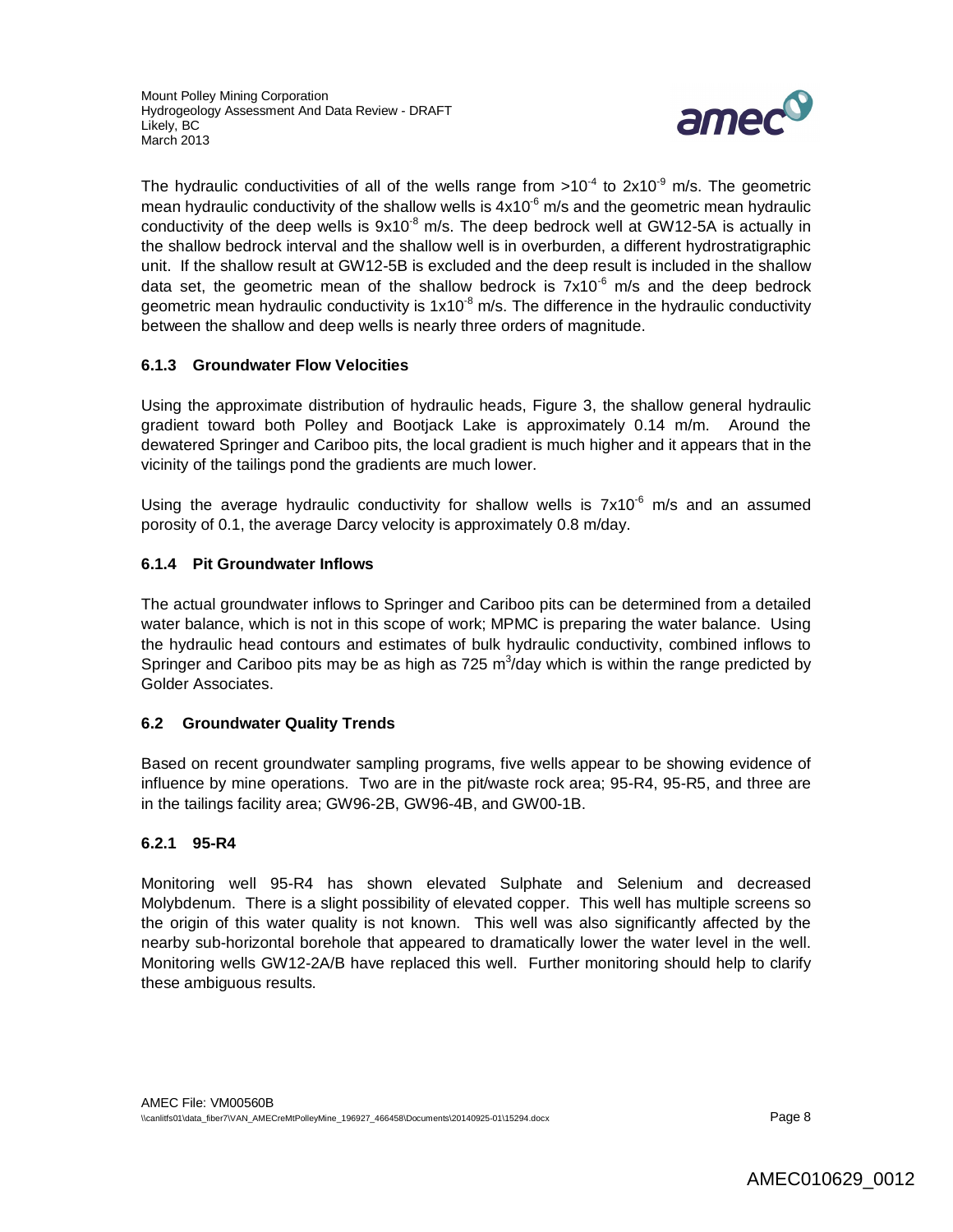

#### **6.2.2 95-R5**

Monitoring well 95-R5 shows elevated concentrations of sulphate, cadmium, and possibly copper, as well as elevated hardness. There is also a slight decrease in molybdenum. This well also has multiple screens. Monitoring will continue on this well. Adjacent wells have been constructed, GW12-4A/B and GW12-5A/B, to expand coverage in this area.

Well 95-R5 is screened with four screens at 43ft, 164ft, 209ft, and 254ft. Discrete micro purge samples were collected at these four locations using a submersible pump. The results of the sampling are not entirely conclusive; however the parameters with the greatest historic increases, sulphate and cadmium, were at the highest concentrations in the zone at 164 feet. This may suggest that this is the zone carrying the highest percentage of mine affected water.

#### **6.2.3 GW96-2B**

Monitoring well GW96-2B, located on the northeast limb of the tailings facility, is constructed from 31 to 35 meters depth in a water bearing sand. Sulphate in this well is just beginning to show signs of change; no other parameters are showing any clear trends.

### **6.2.4 GW96-4B**

Monitoring well GW96-4B, located on the southwest limb of the tailings facility is showing a distinct trend of rising hardness, sulphate, and nitrate. This is a very shallow well, 3 to 7 meters, constructed in a sand lens.

#### **6.2.5 GW00-1B**

This well is also on the southwest limb of the tailings facility and also shallow, 4 – 10 meters and constructed across a thin sand seam. This well shows several elevated parameters; hardness, sulphate, nitrate, cadmium, molybdenum, and selenium.

There are some common themes in this suite of results; sulphate is the commonly elevated parameter. Some wells also show elevated selenium, cadmium, or nitrate. Well GW00-1B includes all of them plus molybdenum.

The mechanisms for these changes are not fully known. A review of geochemistry data and analysis, which we understand is frequently updated with new kinetic data, will help explain some of these mechanisms. This is beyond the scope of this assignment.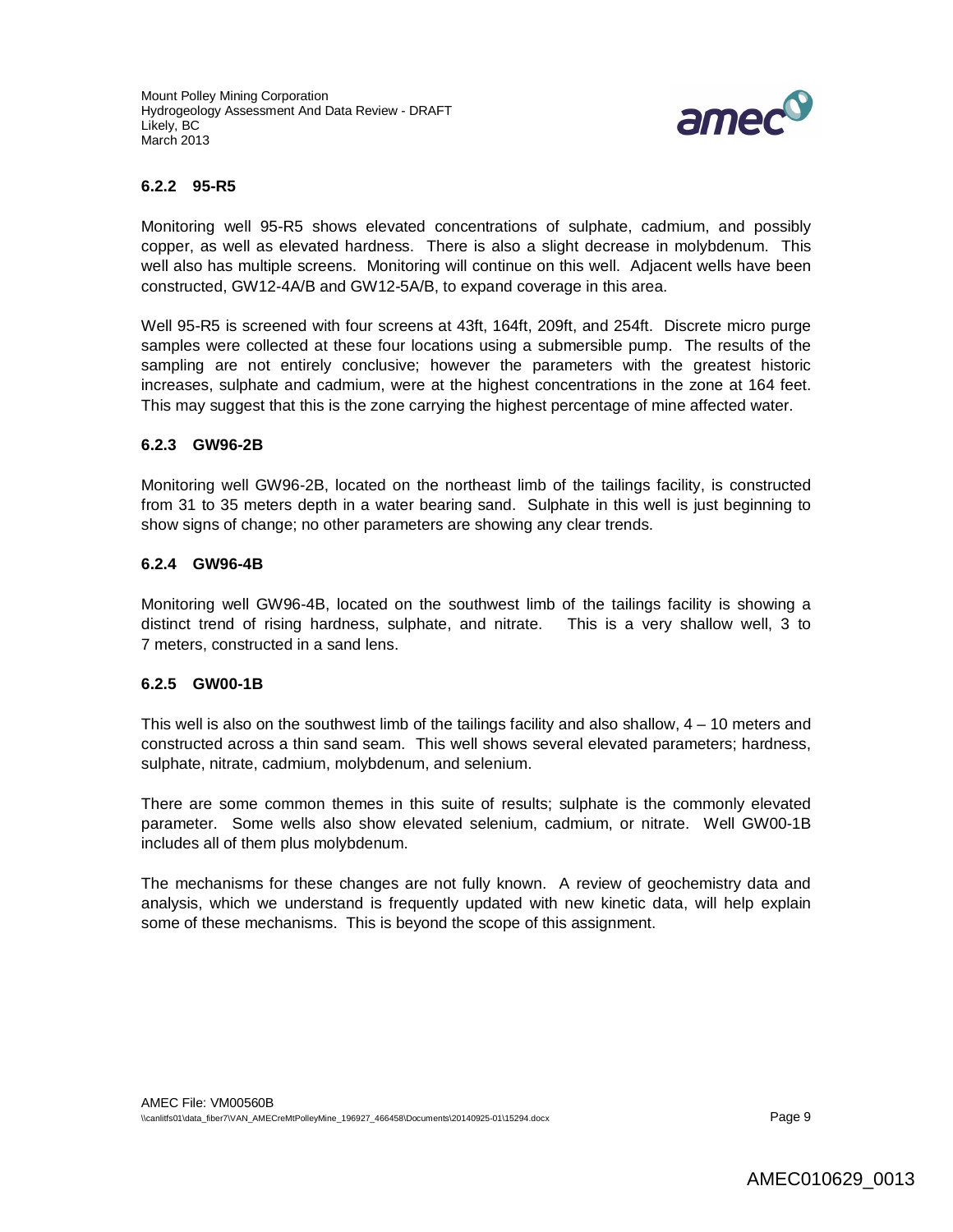

### **7.0 GROUNDWATER QUALITY MONITORING PROTOCOL**

A groundwater monitoring protocol including sampling sites, frequency, and parameters has been proposed by MPMC. This proposal is appropriate for current conditions. Because there are initial indications of some mine affected water showing up in a couple of places, the monitoring program should remain adaptable to monitoring results. Additional monitoring sites may be required in future along with enhanced frequency.

#### **8.0 SUMMARY**

Hydrogeological conditions at Mt. Polley are defined by boreholes and monitoring wells constructed across the site. This data set and interpretations are summarized below.

- 1. The area hydrostratigraphy consists of, from top down:
	- a. Generally thin but locally thick glacio-fluvial overburden
	- b. Weathered and/or fractured bedrock
	- c. Intact and competent bedrock
- 2. It is apparent that some permeable fractures can be present at depth.
- 3. Hydraulic heads are generally a subdued form of topography being high in the center of the mine area and lower at both lakes and lower south of the tailings pond.
- 4. Groundwater discharges to both Bootjack and Polley lakes.
- 5. Groundwater discharges southeast of the tailings pond.
- 6. Groundwater discharges to Springer and Cariboo pits.
- 7. Groundwater velocities are approximately 3 meters/year but with considerable variability.
- 8. Groundwater appears to have been impacted at a few sites in the tailings area and a couple of sites downgradient of mine facilities.
- 9. Monitoring is established across the mine site with appropriate frequencies and analytical protocols.

#### **9.0 CONCLUSIONS AND RECOMMENDATIONS**

MPMC has an established monitoring program with some data records extending back to 1995. Recent possible detections have resulted in an expansion and modification to the monitoring program. MPMC will need to continue to be adaptive to changes in water chemistry and devise mitigation measures where necessary. Some recommendations moving forward are:

1. Conduct a study correlating changes in groundwater chemistry with the waste rock and tailings geochemistry data. Some sampling in the tailings would help define mechanisms there.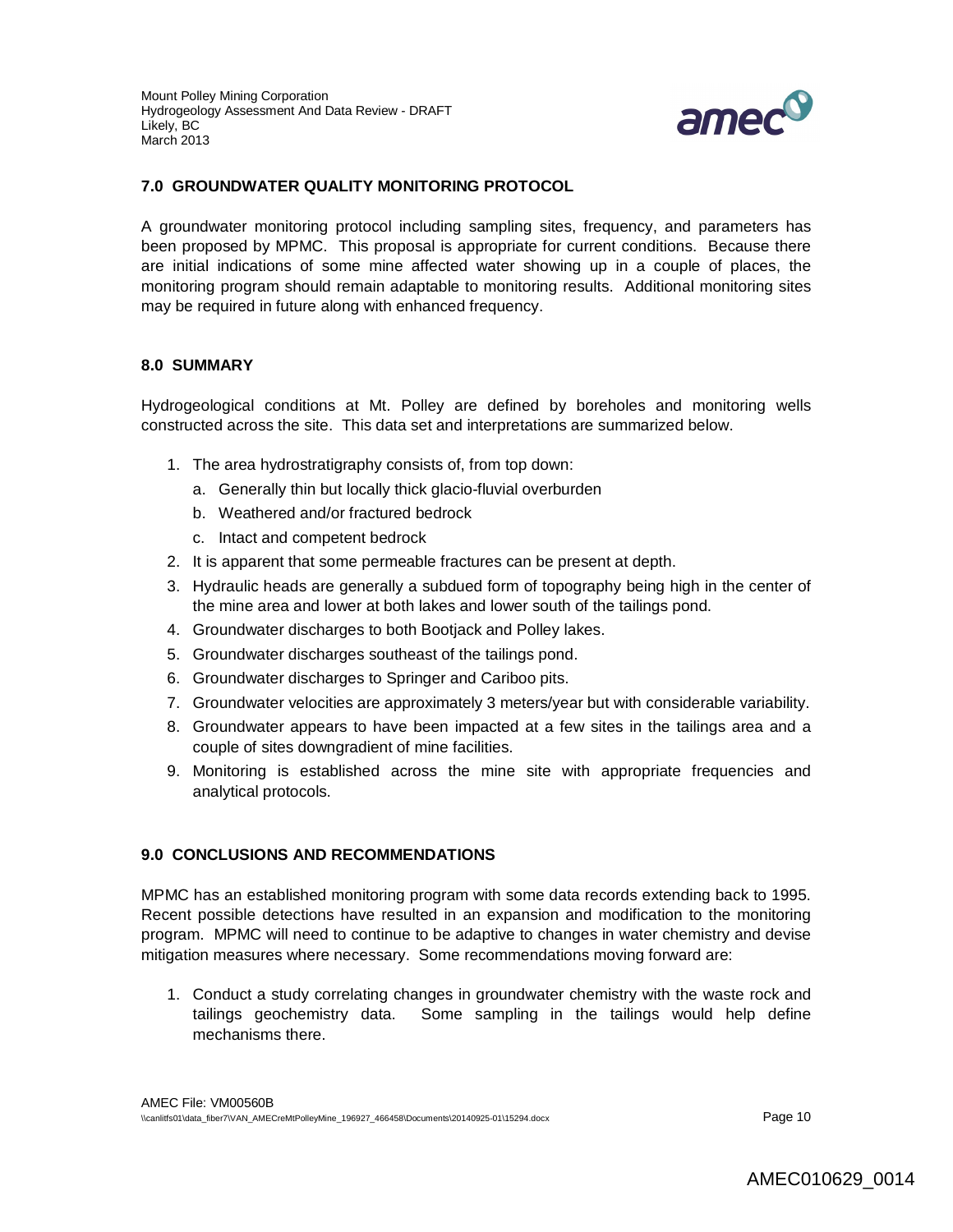

- 2. Continue to monitor 95-R5 for two more events but consider replacing this well with a nested pair.
- 3. Water quality results for the new wells GW12-4 and GW12-5 may indicate a need for expanded monitoring in this area.
- 4. A detailed water balance should be prepared to assess the groundwater volumes reporting to the pits. This will aid in calibrating a groundwater flow model that can be used for closure planning.

### **10.0 LIMITATIONS AND CLOSURE**

This report has been prepared for the use of Mount Polley Mining Corporation. Any use which a third party makes of this report, or any reliance on or decisions made based on it, are the responsibility of such third parties. AMEC accepts no responsibility for damages, if any, suffered by any third party as a result of decisions made or actions based on this report. It has been prepared in accordance with generally accepted geology and geotechnical engineering practices. No other warranty, expressed or implied, is made.

Respectfully submitted,

**AMEC Environment & Infrastructure, a division of AMEC Americas Limited** *Reviewed by:*

Daniel Kennedy, EIT Management Communication of the Sensitive Joann U. Bessler, P.Geo Hydrogeologist **Associate Hydrogeologist** 

Daniel J. Emerson, P.Geo. Senior Associate Hydrogeologist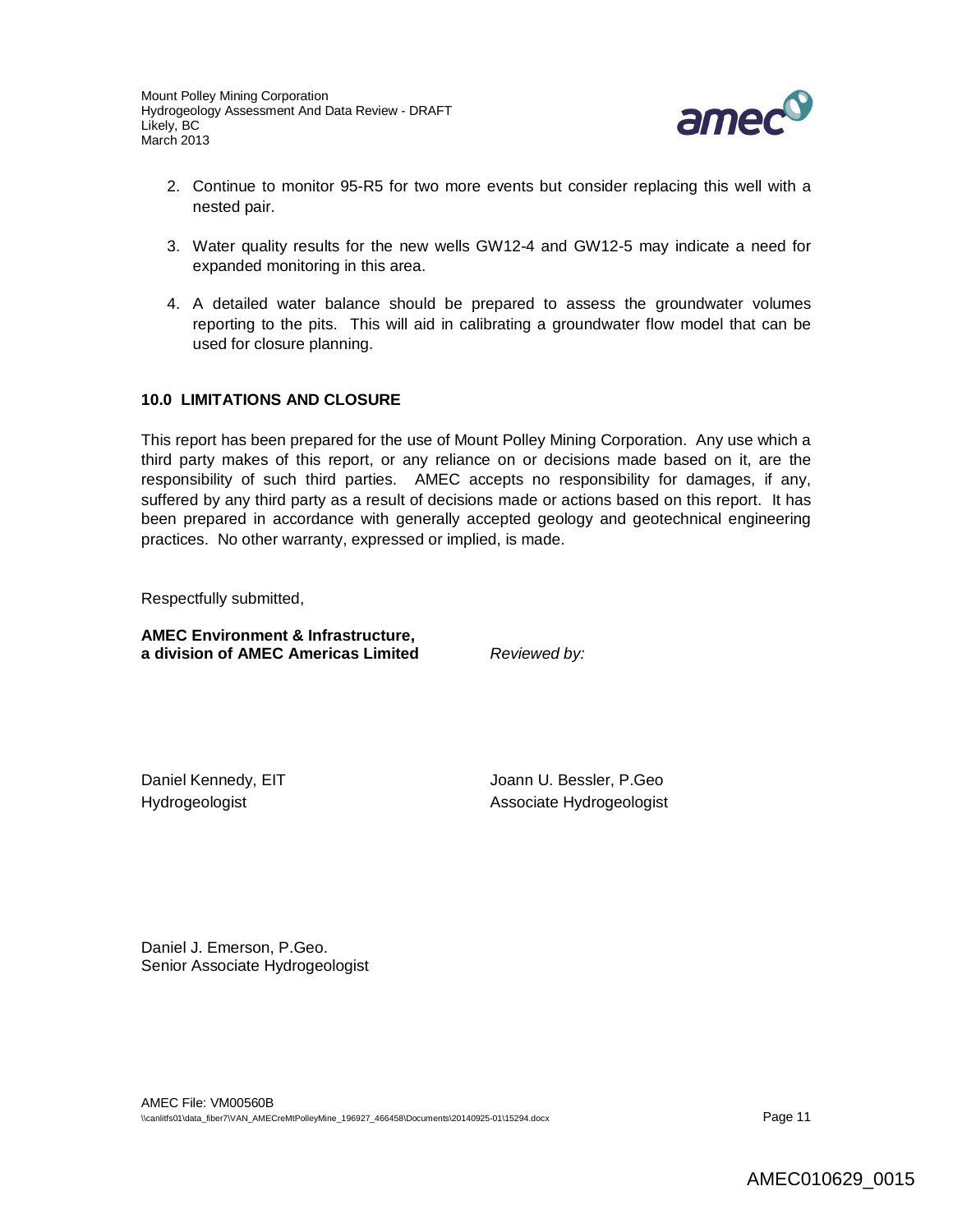

**FIGURES**